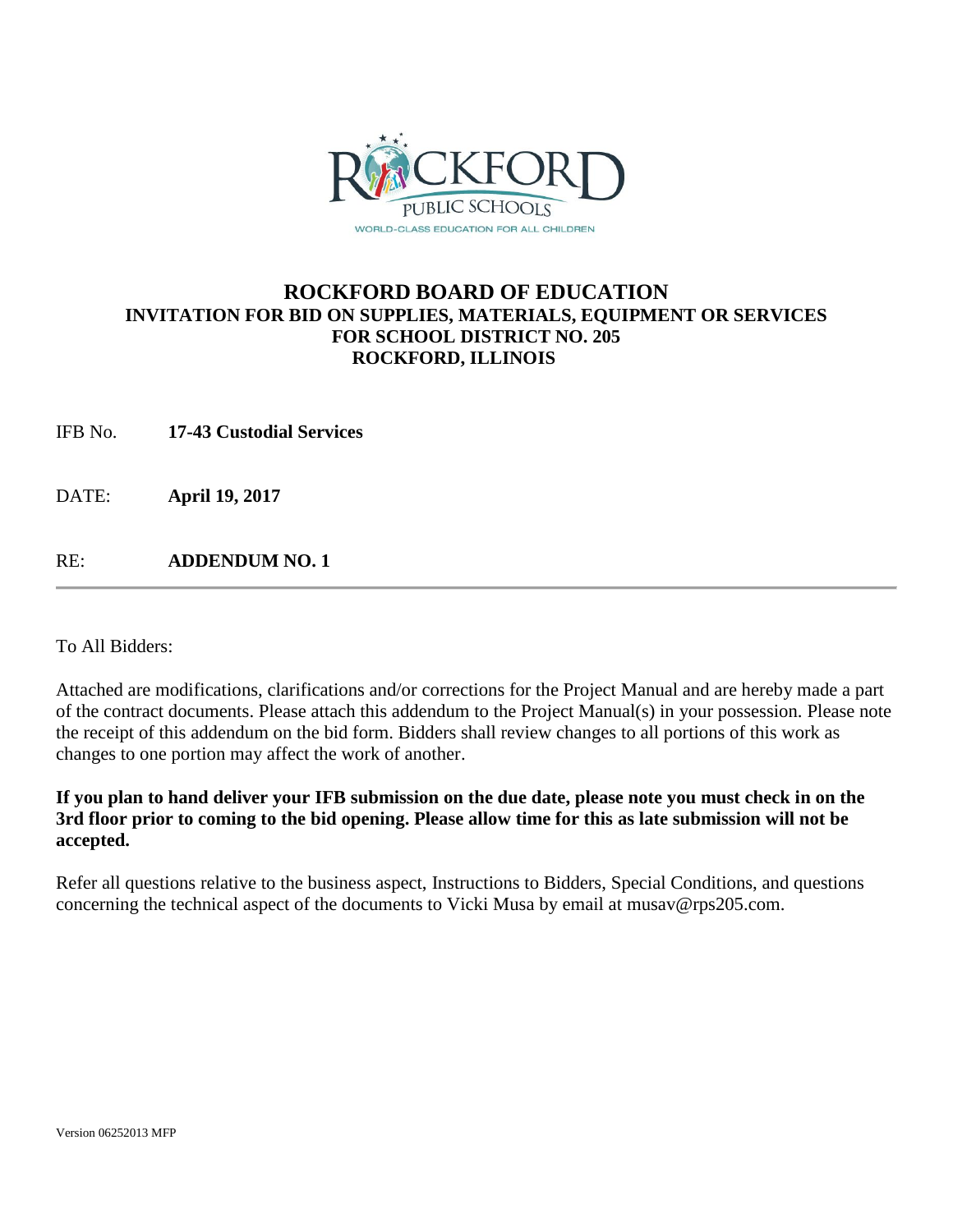PRE-BID CONFERENCE - IFB 17-43 Custodial Services April 19, 2017 10:00 a.m.

Attendees for District 205: Todd Schmidt, Chief Operations Officer Nicole Thorn, Chief Financial Officer Catherine Ellis, Custodial Manager James Kaplanes, Facilities Coordinating Manager

Vendor Representatives Present:

|                          | <b>Email Address</b>                 | <b>Telephone</b> | <b>City, State</b> |
|--------------------------|--------------------------------------|------------------|--------------------|
| WE'RE CLEANING, INC.     |                                      |                  |                    |
| <b>Lance Overton</b>     | wcicleaning@sbcglobal.net            | 312.326.4200     | Chicago, IL        |
|                          |                                      |                  |                    |
| <b>ABM</b>               |                                      |                  |                    |
| <b>Trisha Didion</b>     | Trisha.didion@abm.com                | 262.408.7527     | Chicago, IL        |
|                          |                                      |                  |                    |
| <b>ALPHA BUILDING</b>    |                                      |                  |                    |
| <b>MAINTENANCE</b>       |                                      |                  |                    |
| <b>Tim Taylor</b>        | Taylortimothy88@gmail.com            | 708.878.0353     | Bridgeview, IL     |
| <b>Bruce Taylor</b>      | brutay@live.com                      |                  | Bridgeview, IL     |
|                          |                                      |                  |                    |
| <b>SMITH MAINTENANCE</b> |                                      |                  |                    |
| CO.                      |                                      |                  |                    |
| John Rosa                | mike@smithmaint.com                  | 312.733.4301     | Chicago, IL        |
|                          |                                      |                  |                    |
| <b>GCA</b>               |                                      |                  |                    |
| <b>Wolf Werner</b>       | wwerner@gcaservices.com              | 312.914.9138     | Downers Grove, IL  |
| Joe Koshelleck           | jkoshelleck@gcaservices.com          | 312.305.0568     | Downers Grove, IL  |
|                          |                                      |                  |                    |
| <b>MIDWAY</b>            |                                      |                  |                    |
| <b>Kira Novak</b>        | kira@midwaybuildingservices.com      | 330.519.9528     | Chicago, IL        |
| <b>Freddy Gallegos</b>   | fgallegos@midwaybuildingservices.com | 847.409.9350     | Chicago, IL        |
|                          |                                      |                  |                    |
| RJB PROPERTIES, INC.     |                                      |                  |                    |
| TaShyunda Shuperi        |                                      | 708.479.9420     |                    |
|                          |                                      |                  |                    |
| <b>GSF USA INC.</b>      |                                      |                  |                    |
| Kurt Kuempel             | kkuempel@gsf-usa.com                 | 312.720.6655     | Des Plaines, IL    |
|                          |                                      |                  |                    |
| <b>ARAMARK</b>           |                                      |                  |                    |
| Tom Bourke               | Bourke-thomas@aramark.com            | 810.571.0449     | Fontaine, WI       |
| Rick Anania              | Anania-rick@aramark.com              | 920.857.6864     | Downers Grove, IL  |

Preliminary Information: May 4, 2017 – 12:00 P.M. – Last Day RFI May 5, 2017 – 4:00 P.M. – Last Addendum Bid Opening – May 8, 2017 – 2:00 P.M., Rockford Board of Education,  $6<sup>th</sup>$  floor Conference Room Board Approval – May 23, 2017